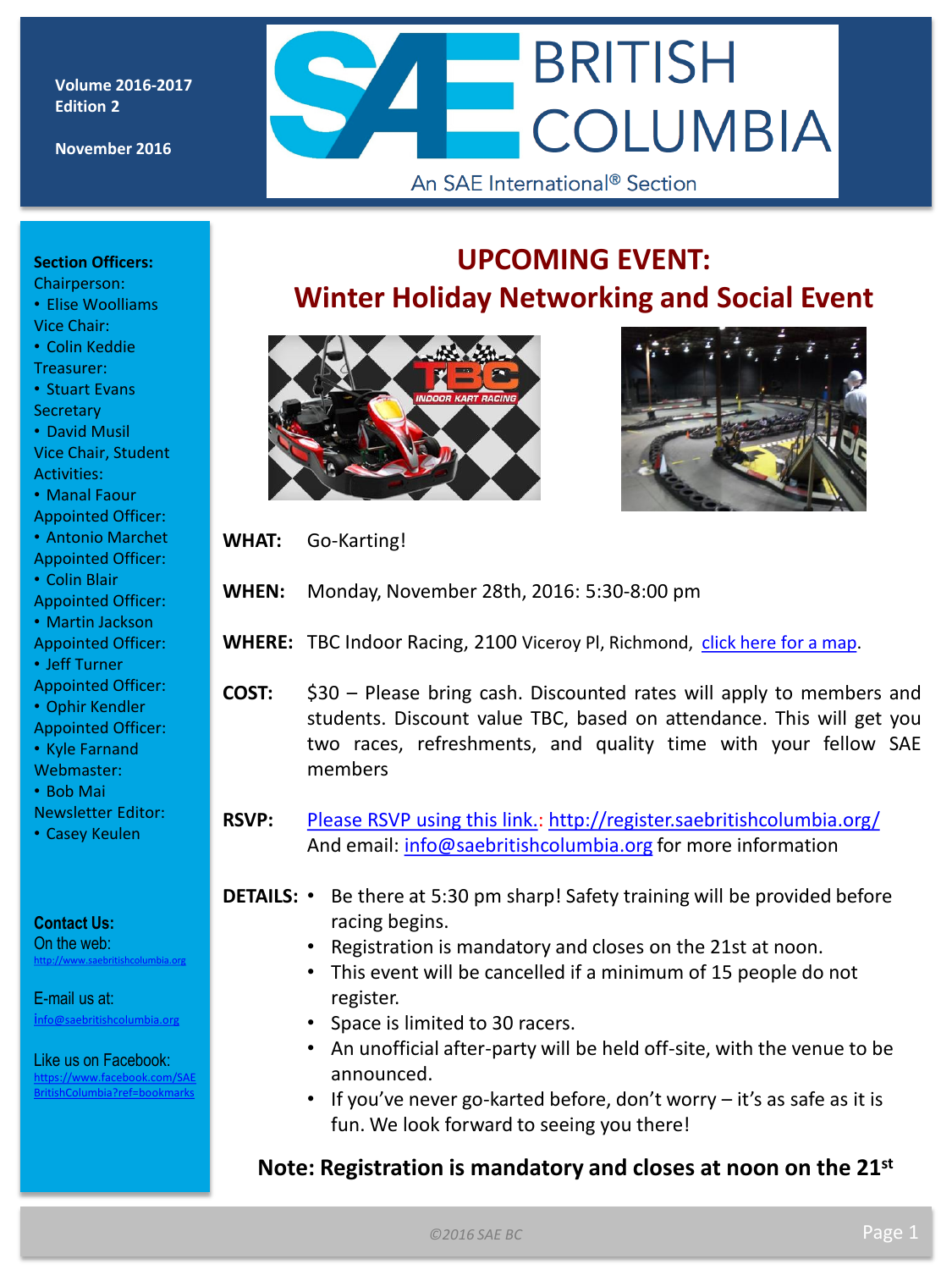

# **SUMMARY OF LAST MONTH'S EVENT: Tour of the City of Vancouver's Electric Vehicle Fleet Operations Centre**



Seventeen SAE members and guests attended our October technical event, which was hosted by the City of Vancouver Equipment Services Branch at the Manitoba Works Yard.

Amy Sidwell, Manager of Equipment Services Branch delivered a presentation on the background greening of the City Fleet including light duty electric vehicles (EVs) and medium to heavy duty compressed natural gas (CNG) vehicles. It was interesting to learn that Vancouver's fleet of approximately 1,830 rolling stock units emitted almost 16,000 tons of emissions in 2015, which is actually 13% lower than 2007 emissions, helped in part with through introduction of 33 EVs and 31 CNG vehicles. As reducing cost is also important, it was great to hear that the EVs save the city \$600 per year each as compared to equivalent traditional vehicles and this savings includes the purchase cost amortized over 10 years. Amy told us they would ultimately have a total of 115 EVs and 60 CNG vehicles in the city's fleet, with many EVs being bought in the next two years.

Ian Neville, Climate Policy Analyst with the Sustainability Group, presented the city's EV Ecosystem Strategy. Vancouver currently owns 29 Level 2 EV charge stations and one Level 3 DC fast charger. The charging infrastructure will see a boost with a \$3M capital investments happening over the next five years. By 2020, Vancouver expects to see 200,000 EVs in use in Vancouver.

Evan Dacey, Equipment Engineer, took us on a tour of the Manitoba Yard's EV charging infrastructure and showed us a few of the EV fleet vehicles. Taller vehicle drivers are less enthusiastic about the EVs owing to the vehicle's smaller size, but everyone loves the acceleration (I had visions of City of Vancouver vehicles racing light to light down the city streets). Reliability and performance of the EVs has been very good for the time Vancouver has owned them, with the only problem noted as being a couple of low 12V batteries. They are looking for the best use of these vehicles and used them for a while for parking enforcement, but the batteries of the Mitsubishi iMieve are a little small (these vehicles have to drive a double shift with limited time for recharge). Evan showed us the slow and fast CNG refuelling infrastructure too. The CNG vehicles (mainly garbage trucks) stay connected all night on the slow charge.



Please follow the link to the full photo album from the event : <https://goo.gl/photos/tj9egRLR4bbA5Vey7>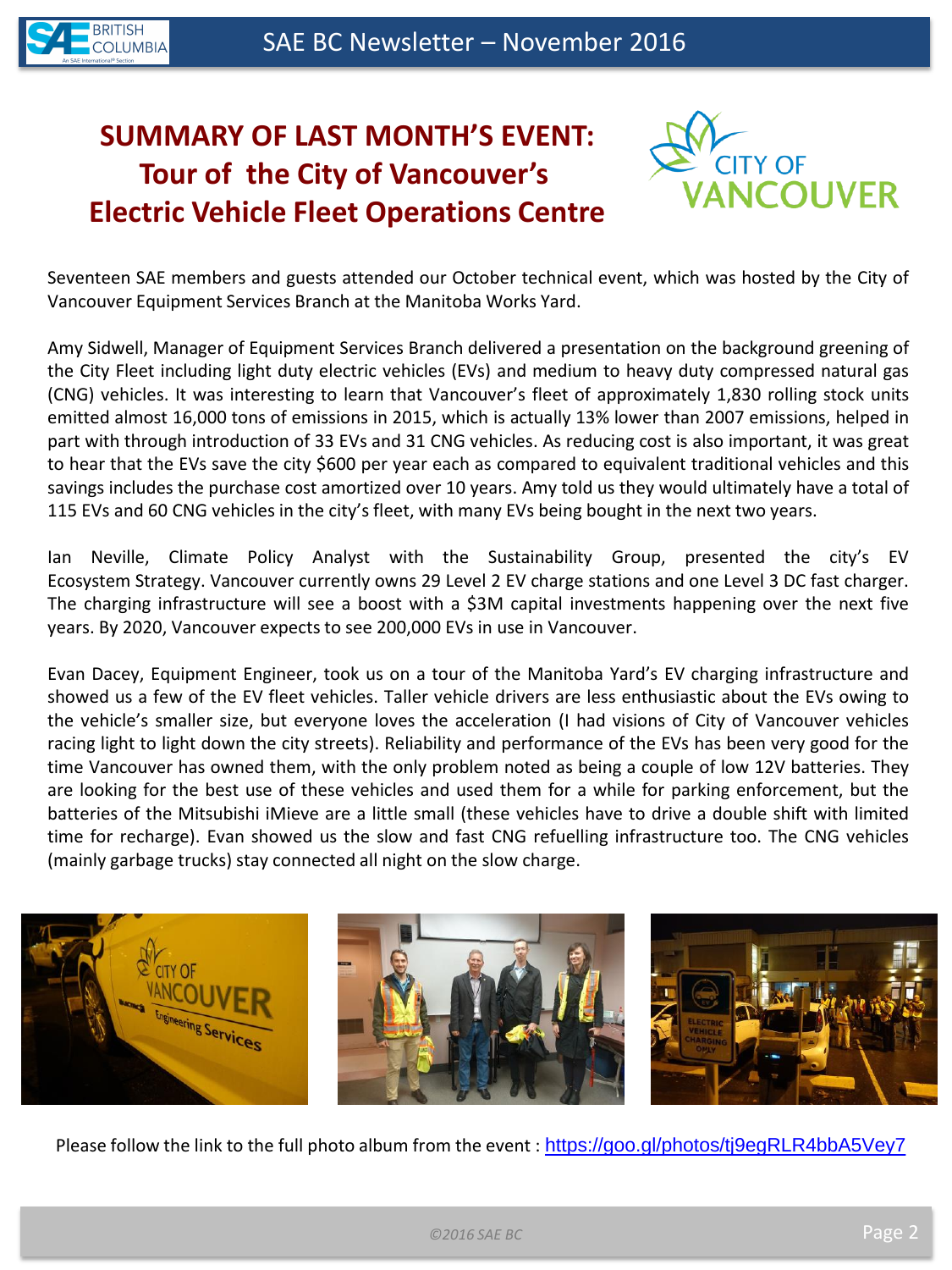

# **SUMMARY OF LAST MONTH'S EVENT: Student Night**

At SAE BC's annual Student Night event, around 25 guests were honoured by excellent presentations by the SAE design competition teams. UBC Formula, UBC Baja, UBC AeroDesign, BCIT Racing Baja, and UBC Supermileage all took their turns presenting their vehicles and competition years, and the event ended with a first look at the latest addition to the SAE BC Collegiate Design Series family, UBC Formula Electric!

It was a well-attended, enthusiastic event. We look forward to the teams' success stories this year, and their entries in the SAE BC Student Sponsorship Competition.



### **2016-17 SEASON'S TENTATIVE SCHEDULE**

Below is a list of the upcoming events for this season. *Please mark your calendars!* Events are held on Mondays unless stated otherwise. Please note that the Board Meetings are open to anyone. Please let one of the board members know if you are interested in attending and/or getting involved!

| 2016 November 28 | Winter Social/Networking Event      |
|------------------|-------------------------------------|
| 2017 January 9   | <b>Board Meeting</b>                |
| 2017 February 20 | <b>Board Meeting</b>                |
| 2017 March 13    | <b>Board Meeting</b>                |
| 2017 April 9     | <b>PACCAR Technical Center Tour</b> |
| 2017 April 17    | <b>Board Meeting</b>                |
| 2017 May 15      | <b>Board Meeting</b>                |
| 2017 June 12     | <b>Board Meeting</b>                |
|                  |                                     |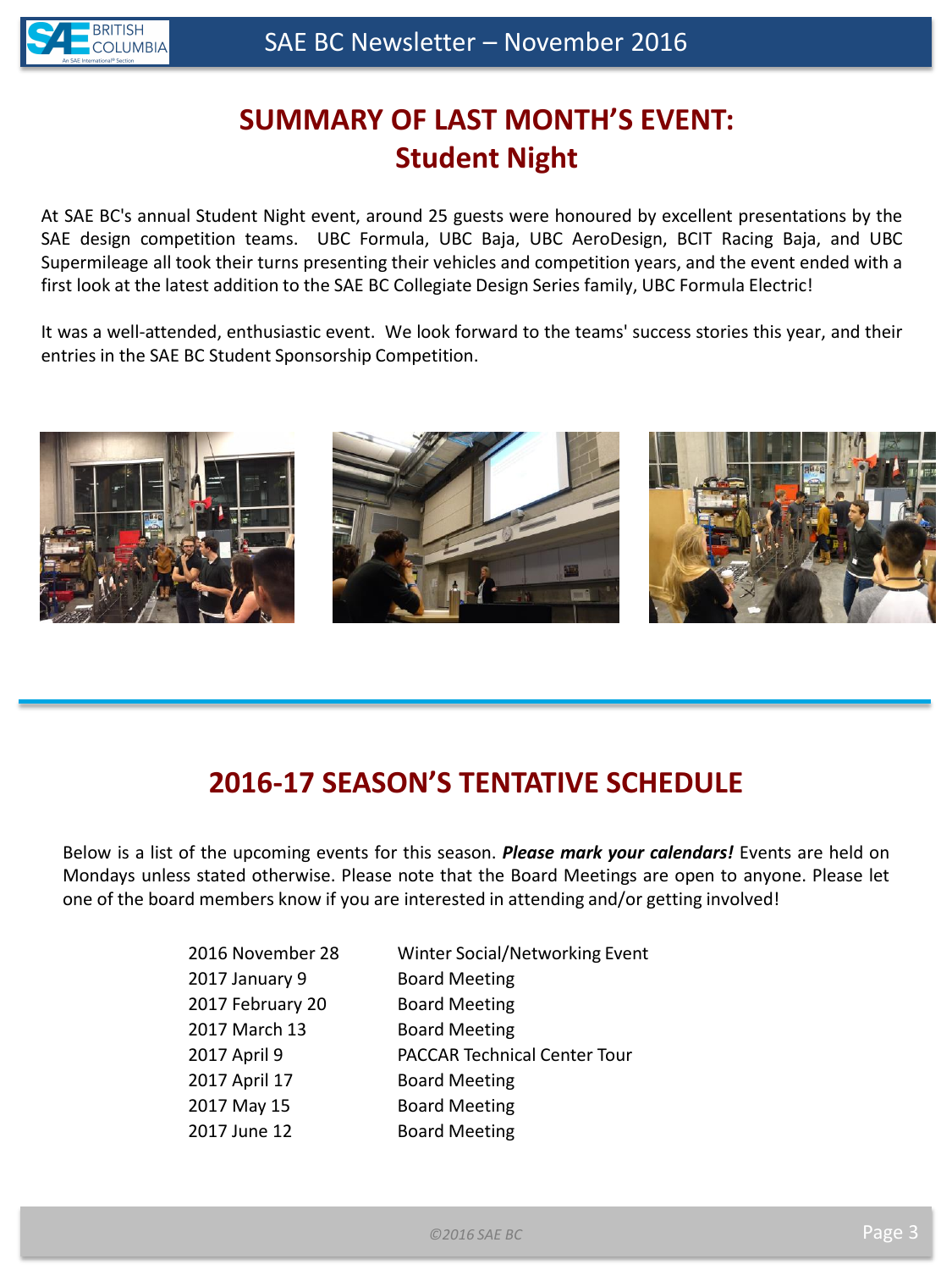

# **QUESTION OF THE MONTH**

Every month we will be asking a new mobility related question and post the best answers from last month.

#### **This month's question:**

#### *"What's the fastest vehicle you have driven and how fast did you go?"*

*Please email your answer to: [info@saebritishcolumbia.org](mailto:info@saebritishcolumbia.org) or enter your answer while filling out the online [registration](register.saebritishcolumbia.org) [form](register.saebritishcolumbia.org) [for](register.saebritishcolumbia.org) [the](register.saebritishcolumbia.org) [upcoming](register.saebritishcolumbia.org) [event.](register.saebritishcolumbia.org)*

#### **Select responses to last month's question:**

#### *"What was your best and/or worst test drive or rental car experience?"*

• Thrifty Car Rental in Las Vegas. I learned of the intangible cost of dealing with an off-airport car rental - I missed a flight because they nit-picked about a ding that clearly happened in a parking lot. I had to fill out forms in triplicate and initial all sorts of legal crap. By comparison, if you've ever returned a car Hertz lot at the Chicago airport, you know you step away from the car with it still running and go and catch your plane - no questions asked.

• Driving a rented Chevy Cruze up to the top of Mauna Kea, just short of 14,000 feet.

• Driving a Tesla Model S P85+. Best AND Worst experience I have ever had! It far surpassed any driving experience I could ever dream of.... and I know I could never afford to have one for myself:( After that beauty, driving any other car feels like swimming in warm porridge.

• Actually last month I rented a car for the weekend for \$13/day and was able to connect with my old friend, visit expo and do shopping...this month while I was in New York, I rented a Citibike in the downtown of NY, which is an excellent way of getting around in a grid lock traffic in NY.

• I was looking to buy a new car, the sales person insisted in going with me for the test drive and while I was trying to hear how the transmission was shifting and the engine was reving, the sales person wouldn't stop telling me places where I could put my purse.

• Rented a car in Auckland. Drove it about 7 blocks when it died. Completely ran out to fuel (was rented to us empty). We had to abandon it at the side of the road and call the rental company to come pick up.

• Best: Ford Mustang GT. Worst: Raining during my test drive with Ford Mustang GT

• Best experience was definitely the Enterprise Truck we rented this year. We picked up the GMC 2500 SLE (Crew Cab, Long-Box) in Surrey and it was basically brand new, with only about 100km on it. We brought it to BCIT, loaded it up FULL of tools, and our Baja SAE vehicle of course. We then drove it across the continent with 5 guys in 3 days, putting over 13,000 km on the odometer. It was flawless.

• In Hawaii, the car rental place ran out of PT Cruisers... all they had left was a red Mustang convertible. It was great.

- Car2go smart car. The smart cars are very odd to drive
- My worst test drive experience was on roger rabbit's cartoon spin. Proved to be a terrible driver at a young age, confident that my abilities have improved since.

• Our family had rented a camry in Maui, and just simply going over a speed bump caused the wheel splash guard to rip off and caused a nightmare for us.

- When my parents taught my sister to drive in one, I got out of the car.
- Dollar car rental in Orlando Florida, we rented 2 Chevy Suburbans and instead we got 2 Mazda 5's.
- Renting Toyota land cruiser in Uganda and taking it on a wild life safari
- Free upgrade to an audi in Tennessee, driving through the great smokey mountains in the fall
- Best I've had was in a Lincoln Navigator just because I was on eye height with some garbage trucks.